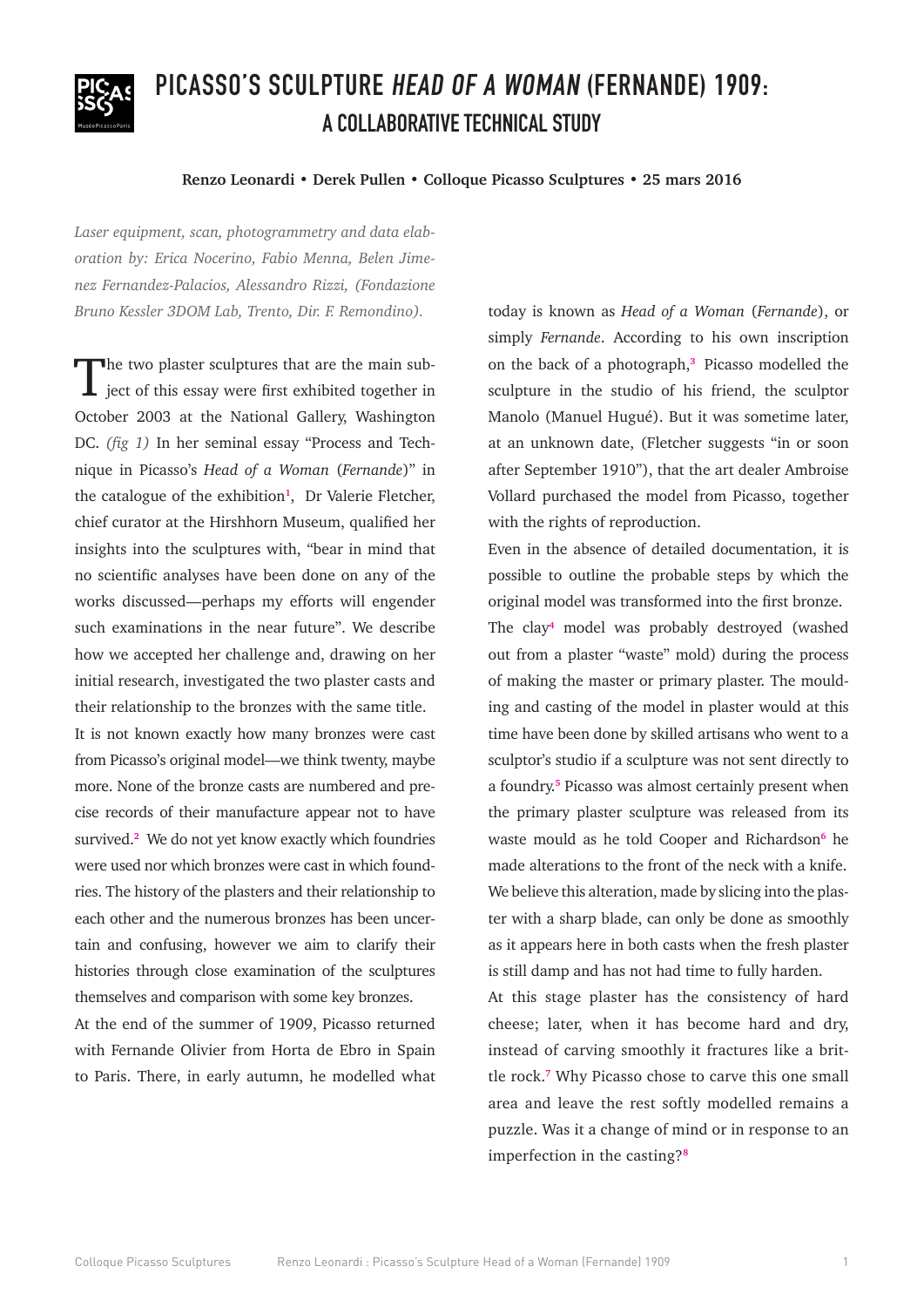

Of the two known plasters, the Tate Loan family plaster was purchased in 1968 from Ernst Beyeler who had bought it the same year from Jacques Ulmann. Since 1994 it has been on loan to Tate (UK) from a private collector. The Nasher plaster, now at the Nasher Sculpture Centre in Dallas, comes from Marina Picasso's portion of the Picasso estate, sold to Ray and Nancy Nasher through Jan Krugier's gallery in 1987. This plaster has a round base—a socle.**<sup>9</sup>** The existence of two plasters was hardly known before 1986. Since then both plasters have been linked back to the estate of Ambroise Vollard and the collector Jacques Ulmann. Both have been described as "Original" although the Nasher with its socle was identified in the 2003 exhibition catalogue by Jeffery Weiss as a "working' model" contemporary in date with the Tate Loan "master". Both plasters have shellac-like coatings that are typically applied to seal the porous surface of raw plaster. The Tate Loan plaster is much darker in appearance than the Nasher plaster however it is clear from a photograph supplied by Jan Krugier to Ray Nasher**<sup>10</sup>** that a thick coating of shellac was removed from the Nasher plaster before it arrived in Dallas. The differences in appearance and form of the two plasters aroused our suspicions that the Nasher might be a more recent cast. The Nasher plaster lacked the patina of use and age apparent on the Tate Loan however it is not yet possible to determine the age of plaster by material analysis so dating must rely on documentary evidence and close examination of differences between the plasters and the bronzes, which were cast using the plasters as models. In particular, we address the question of "when did the Nasher plaster become part of Picasso's estate?".

This question arose in the 1980s after scholars became aware that there was more than one plaster.**<sup>11</sup>** It was assumed that the plaster heads were contemporary in date, that both had belonged to Vollard and later Jacques Ulmann, and both might have been used for casting Vollard and Berggruen edition bronzes.

Heinz Berggruen learned that Jacques Ulmann, a Parisian collector, had several models or plaster casts of early Picasso sculptures, including Fernande, acquired from the Vollard estate. Berggruen asked Picasso in 1960 for permission to reproduce additional bronzes from the plasters using Claude Valsuani's foundry. According to these agreements, Berggruen would cast nine bronzes: three for Picasso and six for himself.**<sup>12</sup>** In an interview with us in 2004, Herr Berggruen not only confirmed that this was the agreement, but also that he personally gave Picasso the three bronzes, which are seen in a La Californie studio photograph by Edward Quinn dated 8 September 1960. *(fig. 2)* Berggruen also claimed that he never handled the plaster as that was given by Ulmann directly to the Valsuani foundry. And that he had never seen a plaster with a socle. Berggruen said that until we spoke of it in our interview he did not know that there was a plaster with a socle.

Valerie Fletcher, in her 2003 article thought that at some stage both plasters were used to make many moulds for bronze casting based on the many fine cut lines that can be seen in both plasters. These she correctly identified them as "incisions made when a plaster is prepared for a sand mould or released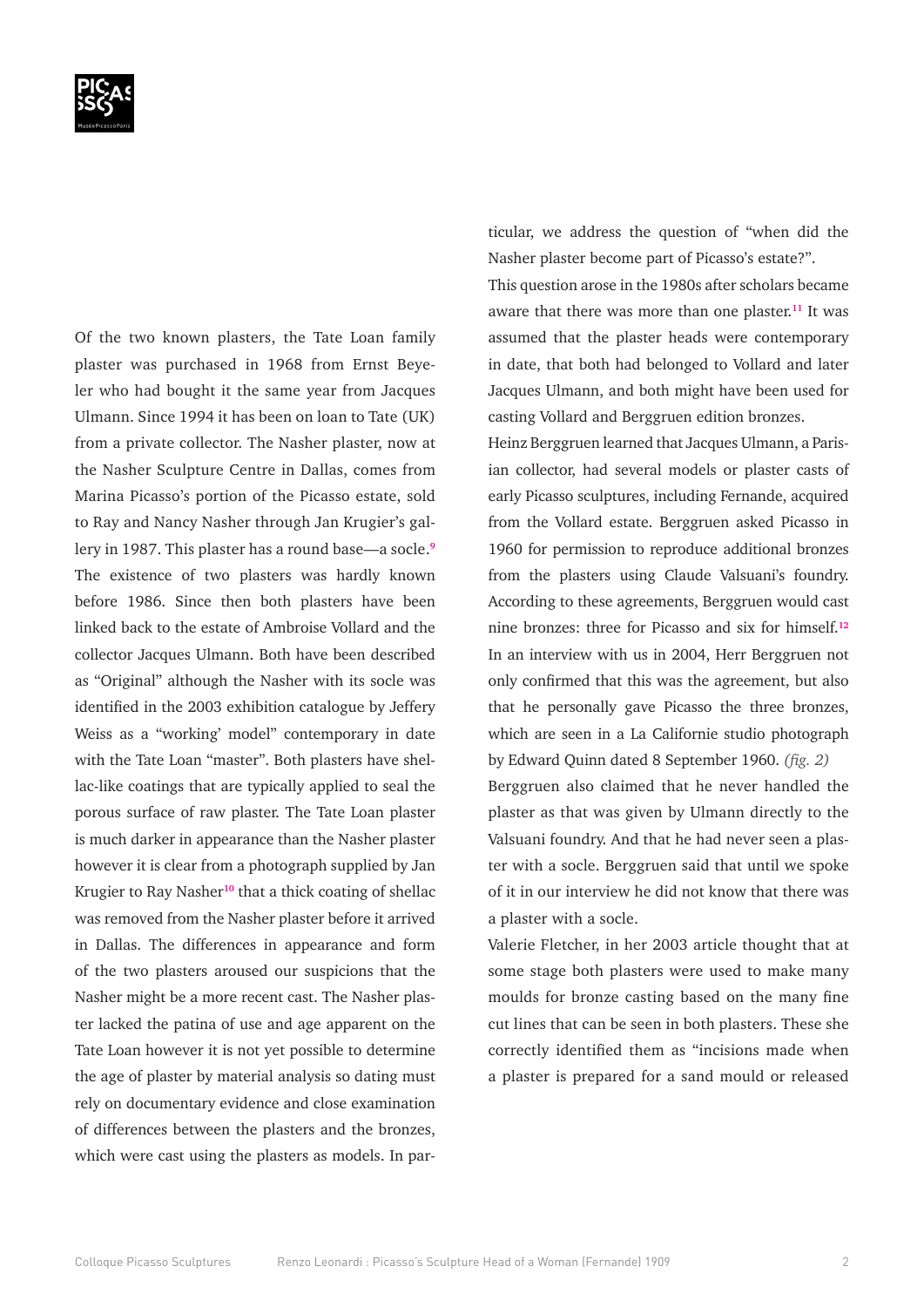

from multiple gelatine moulds". Fletcher examined the Nasher plaster separately from the Tate Loan at the time her essay went to press. She didn't realize that these incised cuts are in exactly the same location in both plasters, because the Nasher plaster is a very late copy of the Tate Loan, and not vice versa. Apart from the socle, which is cast as one with the head, it is an astonishingly exact copy.**<sup>13</sup>**

As evidence we see that all the details, including hundreds of tiny air bubbles present in the surface of the Tate Loan plaster, are faithfully reproduced in the Nasher plaster. However the Nasher plaster has more air bubbles which are not present in the Tate Loan. These are most easily recognized in the "O" of Picasso's signature where a much large air bubble, not present in the Tate Loan, is found in the Nasher and reproduced exactly in the Berggruen bronzes. *(fig. 3)* The penultimate stage in the casting of a bronze, prior to patination, is to "chase" the surface with files and chisels to remove and disguise any traces of bronze feed pipes (runners and risers) or casting defects. To do this the craftsperson needs a reference model on the bench to ensure an exact match to the sculptor's original model. If that original model is not available—perhaps it has become too valuable or is too fragile to be left around in the workshop—then a copy, a secondary plaster or "working plaster", is made. Having a socle means that the working plaster can be handled and turned at the bench without risk of damage to any fine surface detail. We assume that Ulmann left his plaster (later the Tate Loan plaster) with the Valsuani foundry long enough for it to make the secondary plaster for casting the Berggruen edition and as a reference for the chaser.

We speculated that the secondary or working plaster might have remained with the foundry unclaimed until after Picasso's death and was later retrieved for incorporation in his estate. On the eve of our presentation to the "Picasso Sculptures" colloquium in April 2016 this scenario was indeed agreed by Christine Piot who told co-author Leonardi that she had personally collected the plaster with a socle from Mr Valsuani's widow in the late 1970s. (*Madame Piot confirmed her account speaking from the audience at the colloquium*). We can therefore assert with confidence, that the Nasher plaster with its round socle was cast by the foundry from a mould taken off the Tate Loan plaster and that a mould, or moulds, subsequently taken from the Nasher plaster, were used to cast the nine bronzes of the Berggruen edition. This happened no earlier than 1960.

**Head of Fernande: the plasters and the list of known bronzes, according to their present location**

a) London, Tate Loan plaster, TATE (on loan), 1910 b) Dallas, Nasher plaster, cast probably with the Berggruen/Valsuani edition of 1960

- 1. Paris: Musée Picasso (Artist's proof)
- 2. Prague: National Gallery (Kramar)
- 3. Chicago: Art Institute of Chicago (Stieglitz)
- 4. New York: Leonard Lauder
- 5. Palm Beach: The Norton Museum of Art
- 6. New York: MoMA
- 7. Stockholm: Moderna Museet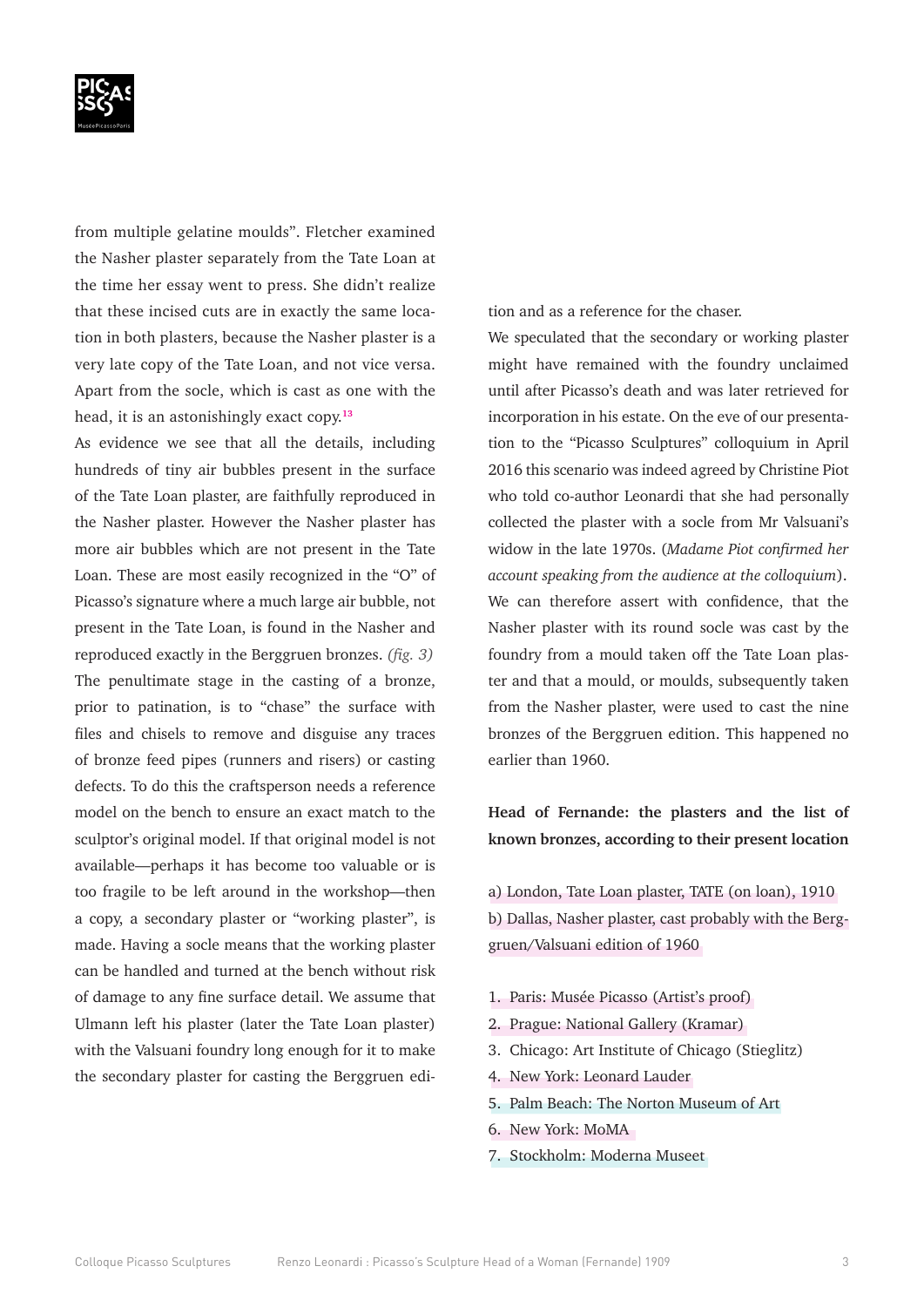8. New York: MET

9. Zürich: Zürich Kunsthaus

- 10.Toronto: Art Gallery of Ontario
- 11.Buffalo: Albright-Knox Art Gallery
- 12.Boston: Museum of Fine Arts
- 13. Portland: Portland Museum of Arts
- 14. Washington DC: National Gallery

15. Germany: Private collection (formerly in the Hermann Lange collection, Krefeld)

16. USA: Private collection (formerly in the Reber collection)

17.USA: (at SFMOMA in 2004;localization to be updated): Christie's Nov.2000 (unsold)

18.New York: (private collection (Leon Black?): Sotheby's Nov.1989 (Ex-Chrysler)

19.USA: (Gaffé, at Phil. Mus. in 2004: Christie's Nov.2001; localization to be updated)

20. New York: cast on show in 2003 (3/4-10/5) at Gagosian Gallery (problematic)

21-29. 9 copies (1/9 to 9/9, Valsuani/Berggruen edition, 1960) in various museums and collections ( 8/9 location unknown): see V. Fletcher 2003, pag.190. Casts 1/9 (Hirshhorn) and 6/9 (Berggruen) have been scanned (3D) and compared

Pink background: examined and 3D-scanned (n°. 20 and plaster b) scanned by other labs; nº.16 included radiographs and elemental composition). Blue background: examined and documented in detail (fingerprints, photos, etc).

The bronze 'Fernandes', cast by Vollard between 1911 and his death in 1939, and possibly after his death, all used the Tate Loan plaster as a model.

To date there are at least 20 unnumbered bronzes, all without foundry stamps, plus the 9 commissioned by Berggruen, which are clearly numbered and stamped.

The bronze "Fernandes", cast by Vollard between 1911 and his death in 1939, and possibly after his death, all used the Tate Loan plaster as a model.

To date there are at least twenty unnumbered bronzes, all without foundry stamps, plus the nine commissioned by Berggruen, which are clearly numbered and stamped.

Diana Widmaier Picasso's research has confirmed that Vollard had Picasso's bronzes cast one or two at a time. He also seems to have used several foundries and employed both sand cast and lost wax processes. The provenance of Vollard's casts of Fernande is sometimes uncertain but we thought we might be able to correlate the accumulated damages found in the Tate Loan plaster with those found or not found in the bronzes, and thereby start to put the castings in date order. On the plaster some of these damages and repairs show more clearly under ultraviolet light. *(fig. 4)* The Tate Loan plaster, which over decades has repeatedly served to provide moulds for bronzes, inevitably suffered accidental damage at the various foundries used by Vollard. This damage is replicated exactly in the Nasher plaster. In one of these accidents a small chip of plaster of a couple of centimetres was lost from the back side of the base of the head. This loss can be clearly seen in the Nasher plaster where it is cast as part of the plaster itself. (This type of detail is important in discussing the bronzes because it may help to separate bronzes cast before damage to the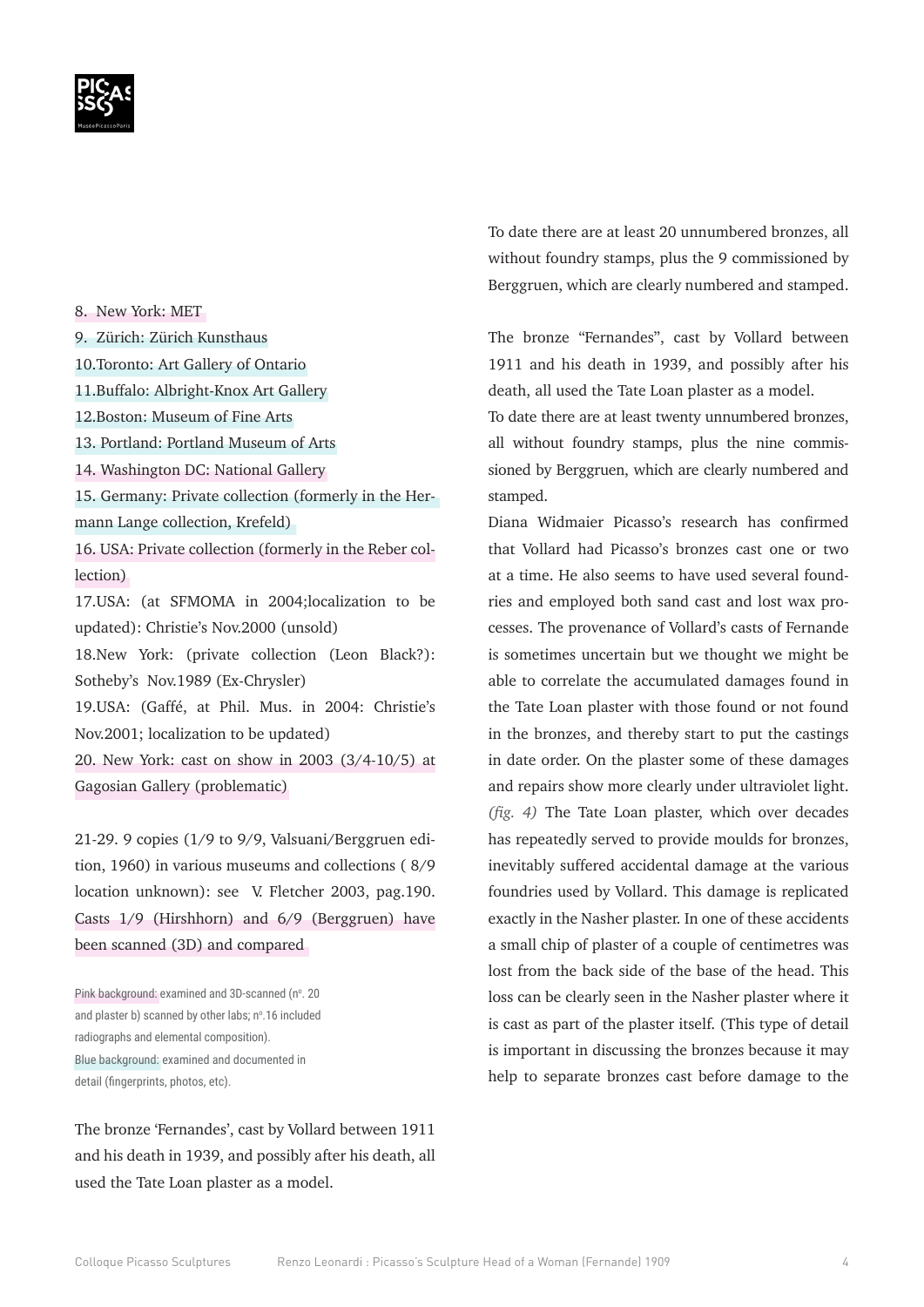

Tate Loan plaster from those cast after damage.) Among the latter are the Berggruen bronzes, cast by Valsuani using the lost wax process. They are by far the most faithful "copies" of the plasters in terms of sharpness of detail and minimal shrinkage. Better than the Vollard casts, they exactly reproduce the air bubbles found only in the Nasher plaster.

Knowing that there were many unmarked bronzes and possibly some unauthorized casts and surmoulages—bronzes cast from authentic bronzes—we also wanted to know how much variation to expect within a large family of legitimate bronzes—that is bronzes cast from the same parent plaster model. We sought out better certificated casts of Fernande in various institutions and are immensely grateful for the cooperation of many collectors, curators and conservators who gave us access to their collections.

Until 2011 our examinations were limited to visual comparisons and tracings of the bases of the bronzes and Tate Loan plaster. To progress the study and improve the quality and quantity of our comparisons we adopted laser scanning technology. A 3D laser scan provides an exceptional technique to study and compare the different casts of the head of Fernande and the original Tate Loan plaster. We could create virtual images of the plaster and a bronze and then compare each with the other as measured cross sections *(fig. 5*). For essential technical assistance, we depended on the 3D Optical Metrology Laboratory in Trento—part of the research institute Fondazione Bruno Kessler.**<sup>14</sup>** It is important to stress that laser scans, which can provide precise dimensional and volumetric data, are

of no practical use to make illegitimate copies. They do not have enough fine detail to deceive anyone.

Up till now we have been able to compare the Tate Loan plaster with the bronzes of the Metropolitan Museum and MoMA in New York, with the National Gallery and Hirshhorn Museum in Washington, and with several others. Laser scanning enabled us to identify many subtle differences between the Tate Loan plaster and the bronzes. The results of the laser analysis will be discussed in detail, in a dedicated paper elsewhere. But we can say in summary that the volumetric shrinkage in the bronze-casting process spans from 4% to 11% (which corresponds to a linear shrinkage—such as the height—in the range of 1.5% to 4%). This kind of shrinkage is in line with that reported in the literature—but perhaps wider than expected—especially for the earlier Vollard bronzes. Prior to scanning, a simple visual inspection of the Tate Loan plaster with an ultraviolet light source had already located traces of various accidental damage and losses of material that the plaster suffered probably during its use in foundries in casting at least twenty bronzes and the Nasher plaster between 1910 and 1960.

A detailed comparison of these bronzes and the Tate Loan plaster may help to establish a production sequence corresponding to the order in which damage appeared in the plaster. We assumed that the early bronzes were cast from a plaster in perfect condition; later casts would show traces of the damage accumulated on the plaster.

In this paper we briefly focus on an area of the Tate Loan plaster where a significant loss occurred. It is a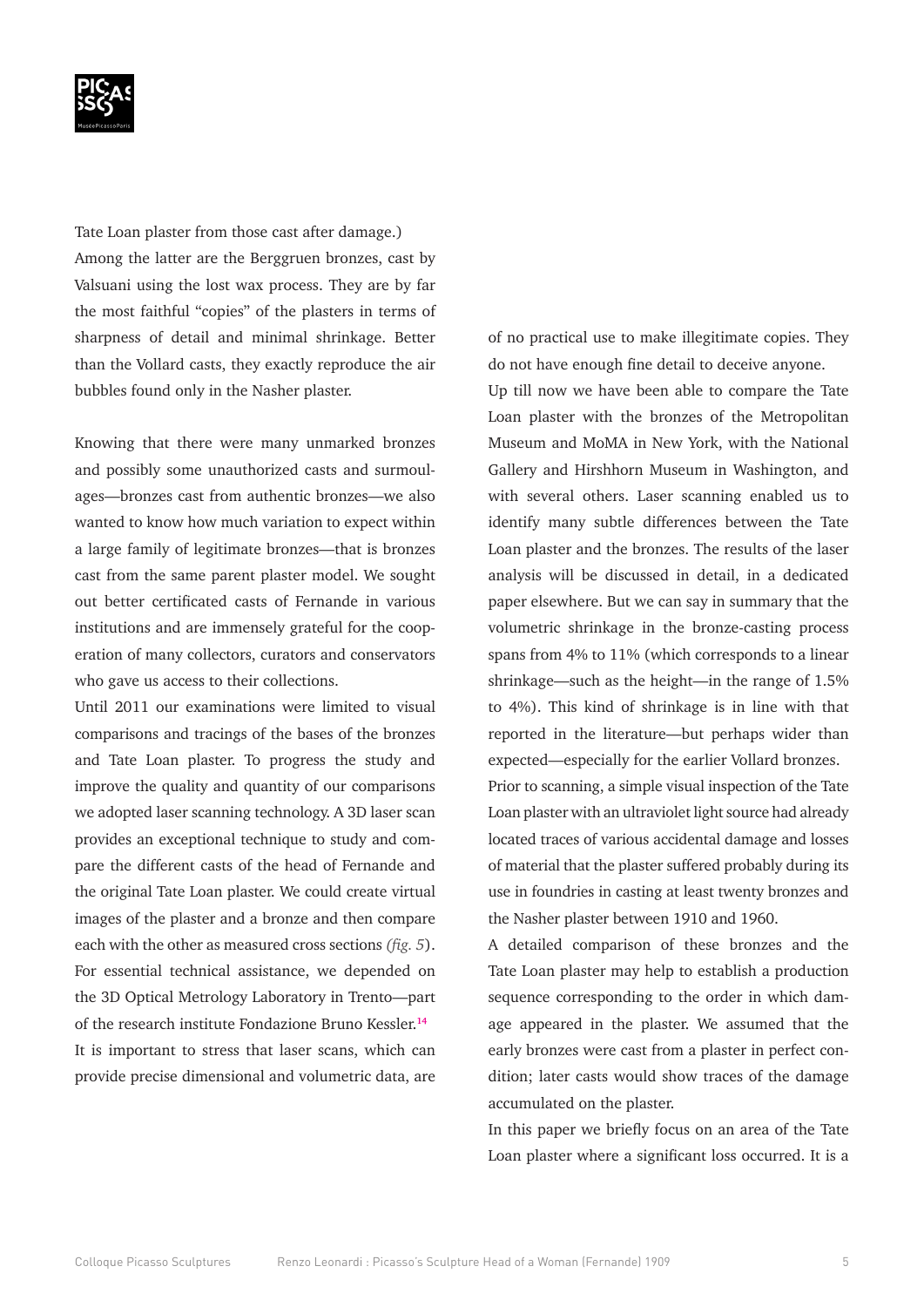

deep recess, a missing chip, at the base edge of the plaster on its back left side. This recess was originally a thin, vulnerable ledge of plaster that gradually receded as more plaster broke off during handling to reach its current size. The loss has been disguised by subsequent shellac-like varnishes that in normal light blend with the rest of the plaster *(fig. 4*).

Let us now examine some of the bronzes. We know that the bronzes in Paris (Musée Picasso, first owned by Picasso), in Chicago (Stieglitz) and in Prague (Kramar) were cast very early (1910–11). Looking carefully at the bases of these early bronzes one can see that there is a thin ledge in the area where the plaster now has a large recess.

We know from the studies of Diana Widmaier Picasso that the bronzes in Palm Beach (Norton) and in the Lauder Collection were probably cast in 1927. What about the "recess" in their bases? Their recesses are definitely larger than in the early bronze casts. By 1927 it seems the plaster has been slightly damaged. A similar recess appears in many of the bronzes, documented up to the 1940s, that we have inspected so far. The deepest recess appears cast in the Nasher plaster and of course, the Berggruen/Valsuani bronzes.

An interesting conclusion can be reached here: any bronze, that exhibits a thin ledge or negligible recess must have been cast earlier than 1927, from an as yet undamaged plaster. At least one other bronze among those known today has a negligible recess at the base: the one formerly owned by James St. Laurence O'Toole (see the list). This is an indication that this bronze was cast earlier that 1927. We know that a bronze was in

the hands of the collector Gottlieb Reber at least as early as 1924, as it appears in photographs of the Zürich apartment of Reber as pointed out by his grandson, Christoph Pudelko. He kindly inspected the bronze formerly in the O'Toole collection and concluded, from some particular details of the interior of the cast he vividly remembered and had discussed with his grandfather (two unperforated internal lugs for fixing), that the O'Toole bronze is most likely the one owned by his grandfather. He also found documents showing a long business relationship between Reber and O'Toole. With this observation we believe we have confirmed the identity of a "lost" Fernande that was purchased from Vollard by Gottlieb Reber before 1924.**<sup>15</sup>**

In conclusion we have described the results of looking closely at the various forms of a sculpture: from clay, to plasters, to bronze. We have shown that the relationship is rather more than that of identical copies and that the details and subtle differences between each of Picasso's Fernande sculptures are crucial to their historical context and order of creation.

Valerie Fletcher inspired our own project by suggesting that much remains to be revealed by scientific analyses, but if there is one lesson we take from our investigations it is that while science and technology will undoubtedly assist modern research, much remains to be discovered simply by looking at sculptures very, very closely.

#### **Acknowledgements**

We would like to thank the Picasso Administration for encouraging us to make this presentation.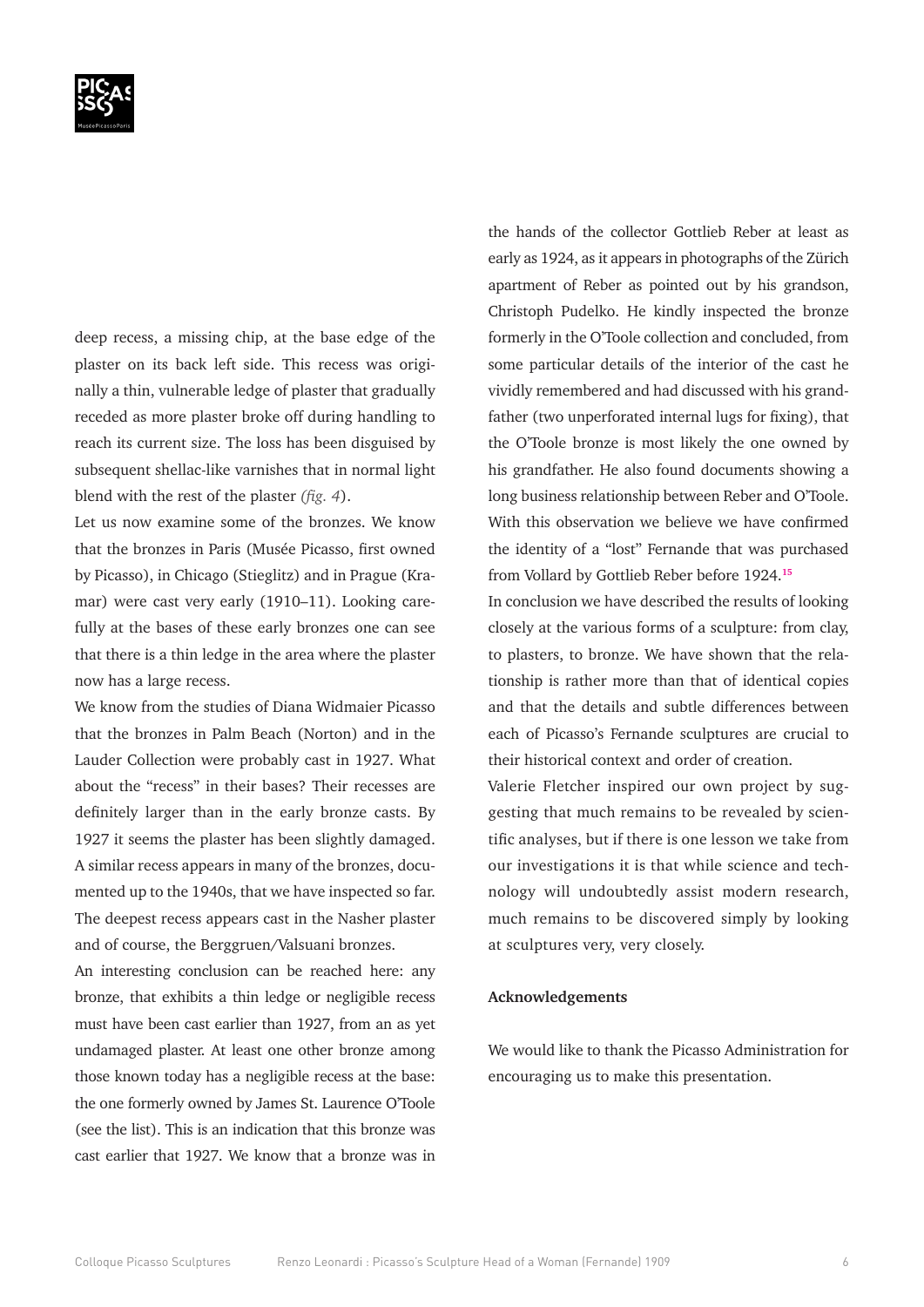#### **Activity from 2003 to 2010**

We thank: Ida Baobul (Metropolitan Museum), Christoph Pudelko (Pudelko Galerie Bonn) Lena Wikstrom (Moderna Museet, Stockholm), Joachim Pissarro, Claire Henry, C.C. Marsh, John Elderfield (MoMA New York), Christian Klemm (Kunsthalle, Zürich), Emily Braun (Hunter College), Leonard Lauder and Lynda C. Klich (New York), Kelli Marin (Norton Museum of Art,Palm Beach), JulieAnne Poncet and Ann Eichelberg (Portland Museum of Art, Maine), Anne Skaliks (Dusseldorf, KunstSammlung N-W), Heinz Berggruen, Dieter Scholz, (Berggruen Museum), Jennifer Riley, Pamela Hatchfield (MFA Boston), Diana W. Picasso (DWP Editions, Paris), Hélène Klein (Musée Picasso, Paris), Jeffrey Weiss, Anne Halpern, Lindsay Macdonald, (NGA Washington), Valerie Fletcher (Hirshhorn), D. Chan (Albright-Knox, Buffalo), Kim Hae-Jin (SFMOMA), Jan Krugier (JK Gallery), Steve Nash, Jed Morse, Carra Henry (Nasher Sculpture Center, Dallas)

Activity from 2010 to the present (laser scan activity) Kerstin Doble, Phil Monk, Elisabeth McDonald (Tate), Adam Budak, Lenka Pastyrikova (National Gallery, Prague) Barbara Sommermeyer (Hamburg), Jackie Heuman(SculpCons Ltd, London) Kendra Roth, Lisa Messinger (Metropolitan Museum), Lynda Zyckerman, (MoMA, New York), Hana Striecher (Berggruen Museum), Harry Cooper, Shelly Sturman, Katy May (NGA Washington), Valerie Fletcher, Gwynne Ryan, Susan Lake (Hirshhorn)

Equipment, Laser scan, photogrammetry and data elab-

oration: Erica Nocerino, Fabio Menna, Alessandro Rizzi, Belen Jimenez Fernandez-Palacios (Fondazione Bruno Kessler 3DOM lab Trento, Director Fabio Remondino)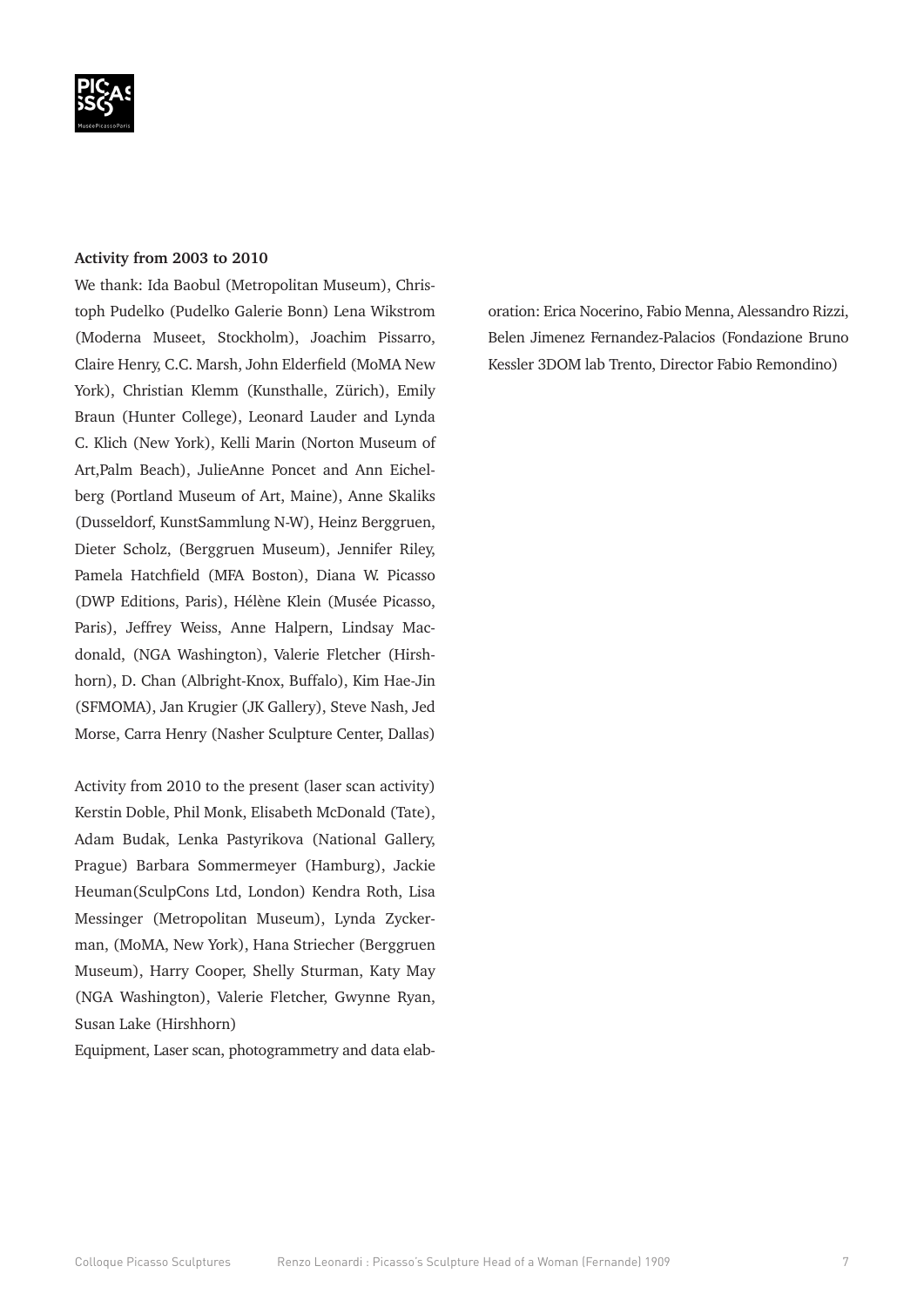



**FIG 1** *Nasher and Tate Loan plasters*  © Succession Picasso



**FIG 3** Signatures in Tate Loan and Nasher plasters, and a Berggruen bronze



**FIG 2 EDWARD QUINN** *Detail of La Californie studio, 8th September 1960* Edward Quinn photo archives © edwardquinn.com



**FIG. 4** Left: damages on Tate Loan plaster in normal and UV

light ; right: location of missing plaster chip, Nasher and Tate loan





**FIG. 5** Above: outlines of Tate Loan plaster and Musée Picasso bronze ; Below: Tate Loan plaster and Musée Picasso bronze combined scans